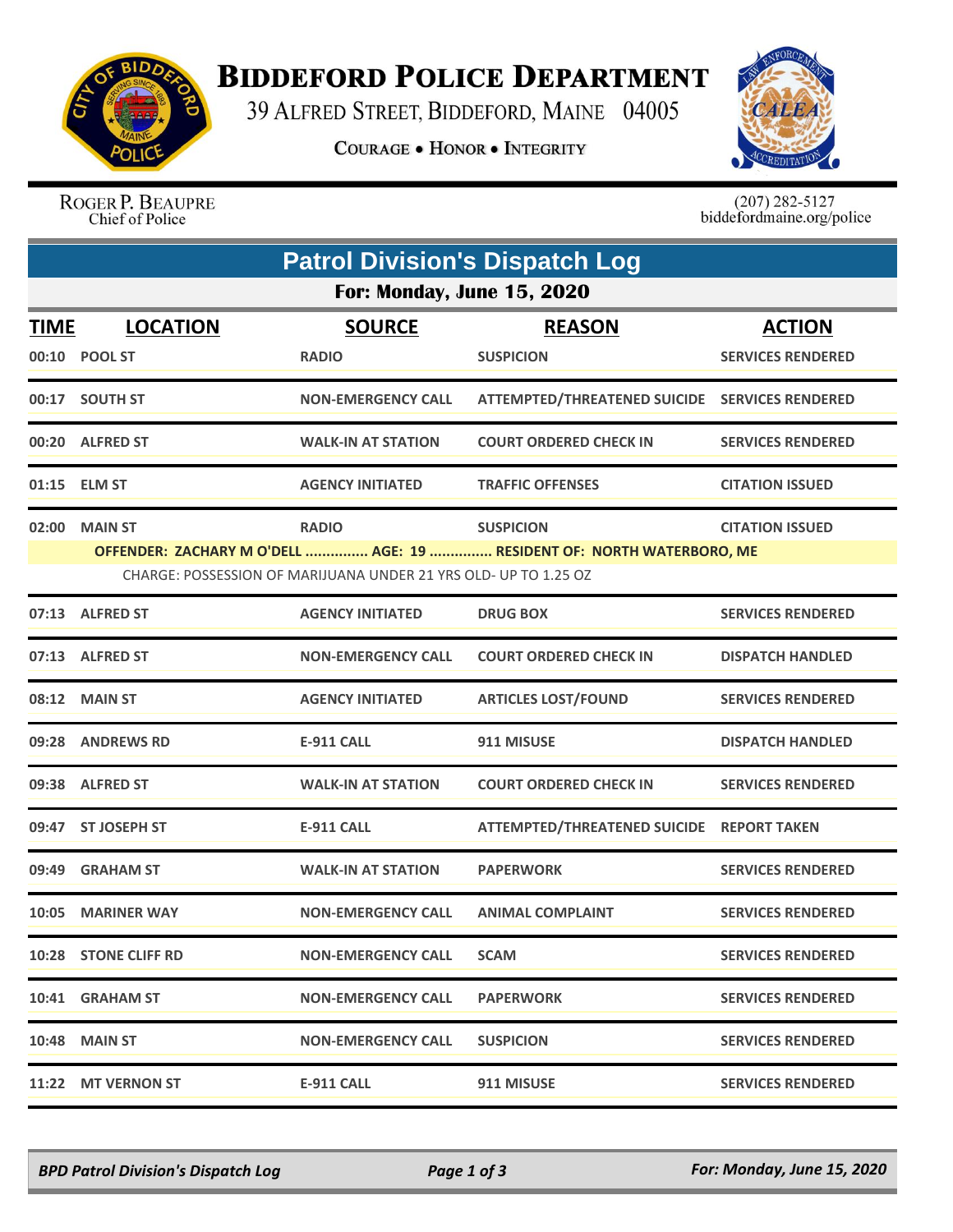| <b>TIME</b> | <b>LOCATION</b><br><b>11:24 MAIN ST</b>                                                                                                                                                                                                                                                                                         | <b>SOURCE</b><br><b>NON-EMERGENCY CALL</b> | <b>REASON</b><br><b>THEFT</b>       | <b>ACTION</b><br><b>REPORT TAKEN</b> |  |  |
|-------------|---------------------------------------------------------------------------------------------------------------------------------------------------------------------------------------------------------------------------------------------------------------------------------------------------------------------------------|--------------------------------------------|-------------------------------------|--------------------------------------|--|--|
|             | 11:51 WENTWORTH CT                                                                                                                                                                                                                                                                                                              | <b>NON-EMERGENCY CALL</b>                  | <b>ARTICLES LOST/FOUND</b>          | <b>SERVICES RENDERED</b>             |  |  |
|             | <b>12:20 FORTUNES ROCKS RD</b>                                                                                                                                                                                                                                                                                                  | <b>E-911 CALL</b>                          | <b>ALL OTHER</b>                    | <b>SERVICES RENDERED</b>             |  |  |
|             | 12:27 SUMMER ST                                                                                                                                                                                                                                                                                                                 | <b>NON-EMERGENCY CALL</b>                  | <b>CHECK WELFARE</b>                | <b>SERVICES RENDERED</b>             |  |  |
|             | <b>12:30 PIKE ST</b>                                                                                                                                                                                                                                                                                                            | <b>NON-EMERGENCY CALL</b>                  | <b>HARASSMENT</b>                   | <b>SERVICES RENDERED</b>             |  |  |
|             | 13:27 NORTH PARK ST                                                                                                                                                                                                                                                                                                             | <b>AGENCY INITIATED</b>                    | <b>PROTECTION FROM ABUSE SERVIC</b> | <b>PAPERWORK NOT SERVED</b>          |  |  |
|             | 13:31 POMERLEAU ST                                                                                                                                                                                                                                                                                                              | <b>NON-EMERGENCY CALL</b>                  | <b>CIVIL COMPLAINT</b>              | <b>CIVIL COMPLAINT</b>               |  |  |
|             | <b>13:40 MAIN ST</b>                                                                                                                                                                                                                                                                                                            | <b>WALK-IN AT STATION</b>                  | <b>PAPERWORK</b>                    | <b>SERVICES RENDERED</b>             |  |  |
|             | 14:08 GRAHAM ST                                                                                                                                                                                                                                                                                                                 | <b>WALK-IN AT STATION</b>                  | <b>PAPERWORK</b>                    | <b>SERVICES RENDERED</b>             |  |  |
|             | 14:31 ALFRED ST                                                                                                                                                                                                                                                                                                                 | <b>E-911 CALL</b>                          | 911 MISUSE                          | <b>DISPATCH HANDLED</b>              |  |  |
|             | 14:59 WEST ST                                                                                                                                                                                                                                                                                                                   | <b>NON-EMERGENCY CALL</b>                  | <b>CHECK WELFARE</b>                | <b>SERVICES RENDERED</b>             |  |  |
|             | 15:02 ALFRED ST                                                                                                                                                                                                                                                                                                                 | <b>NON-EMERGENCY CALL</b>                  | <b>SUSPICION</b>                    | <b>SERVICES RENDERED</b>             |  |  |
|             | 15:14 ALFRED ST + EDWARDS AVE                                                                                                                                                                                                                                                                                                   | <b>RADIO</b>                               | <b>DISABLED VEHICLE</b>             | <b>SERVICES RENDERED</b>             |  |  |
|             | 15:40 ALFRED ST + PORTER ST                                                                                                                                                                                                                                                                                                     | <b>AGENCY INITIATED</b>                    | <b>TRAFFIC OFFENSES</b>             | <b>VSAC ISSUED</b>                   |  |  |
|             | 15:43 ALFRED ST + EDWARDS AVE                                                                                                                                                                                                                                                                                                   | <b>AGENCY INITIATED</b>                    | <b>TRAFFIC OFFENSES</b>             | <b>NO ACTION REQUIRED</b>            |  |  |
|             | 15:43 CLEAVES ST                                                                                                                                                                                                                                                                                                                | <b>NON-EMERGENCY CALL</b>                  | <b>THEFT</b>                        | <b>UNFOUNDED</b>                     |  |  |
|             | 16:25 MT PLEASANT ST                                                                                                                                                                                                                                                                                                            | <b>E-911 CALL</b>                          | <b>DOMESTIC COMPLAINTS</b>          | <b>REPORT TAKEN</b>                  |  |  |
|             | 16:55 ALFRED ST + MAINE TPKE                                                                                                                                                                                                                                                                                                    | E-911 CALL                                 | <b>DISABLED VEHICLE</b>             | <b>SERVICES RENDERED</b>             |  |  |
| 17:00       | <b>ELM ST</b><br><b>AGENCY INITIATED</b><br><b>VIOL OF BAIL CONDITIONS</b><br><b>CITATION ISSUED</b><br>OFFENDER: WILLIAM H V MCCALL  AGE: 38  RESIDENT OF: BUCKFIELD, ME<br>CHARGE: OPERATING WHILE LICENSE SUSPENDED OR REVOKED<br>CHARGE: POSSESS SUSPENDED DRIVERS LICENSE: CRIME<br>CHARGE: VIOLATING CONDITION OF RELEASE |                                            |                                     |                                      |  |  |
|             | 17:38 POOL ST + KYLE LN                                                                                                                                                                                                                                                                                                         | <b>AGENCY INITIATED</b>                    | <b>TRAFFIC OFFENSES</b>             | <b>WARNING ISSUED</b>                |  |  |
|             | 18:08 ALFRED ST                                                                                                                                                                                                                                                                                                                 | <b>WALK-IN AT STATION</b>                  | <b>PROTECTION FROM ABUSE SERVIC</b> | <b>PAPERWORK SERVED</b>              |  |  |
|             | <b>18:21 WESTERN AVE</b>                                                                                                                                                                                                                                                                                                        | <b>WALK-IN AT STATION</b>                  | <b>HARASSMENT</b>                   | <b>CIVIL COMPLAINT</b>               |  |  |
|             | 18:54 SHELTRA AVE                                                                                                                                                                                                                                                                                                               | <b>E-911 CALL</b>                          | 911 MISUSE                          | <b>SERVICES RENDERED</b>             |  |  |

*BPD Patrol Division's Dispatch Log Page 2 of 3 For: Monday, June 15, 2020*